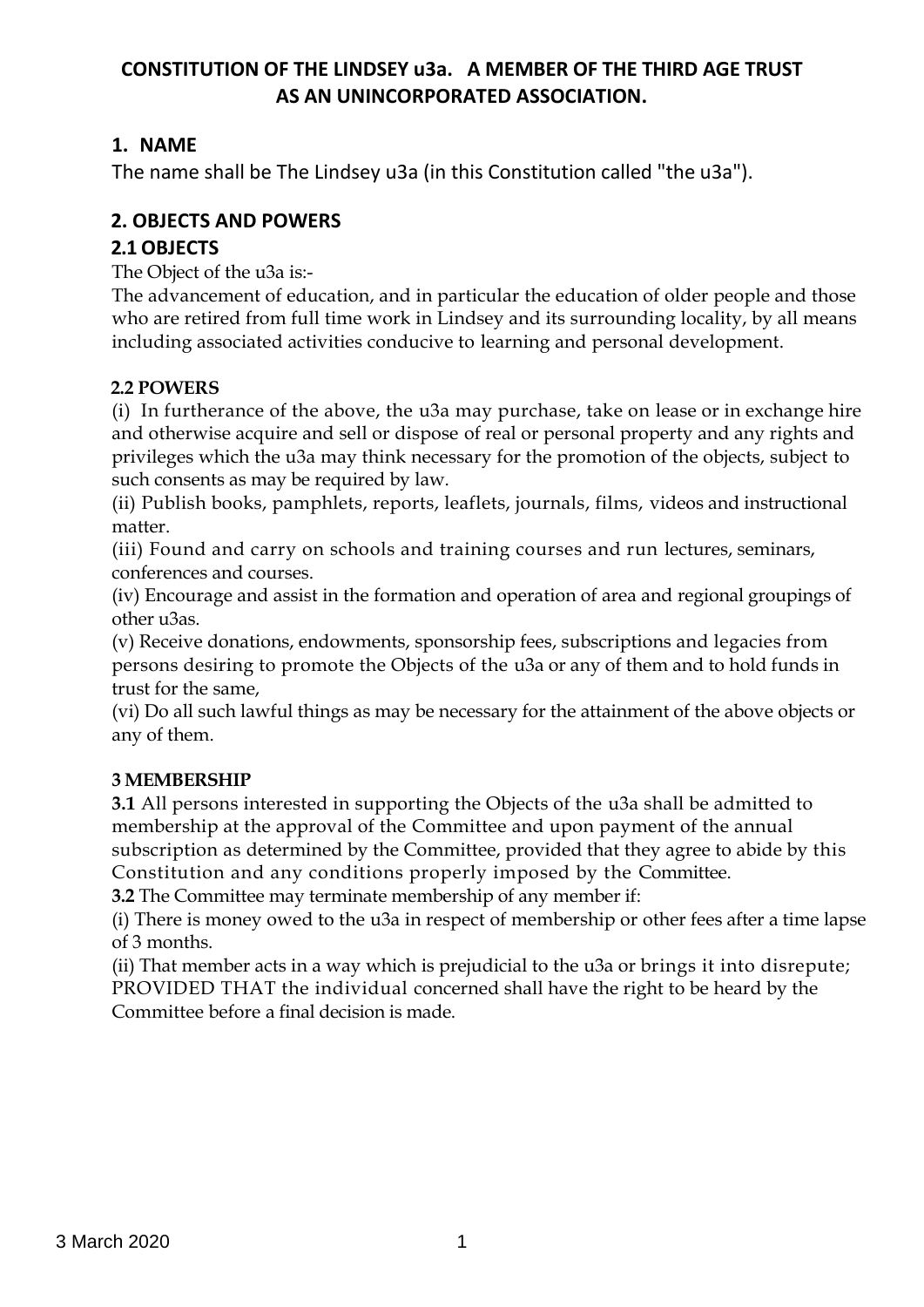#### **4. MANAGEMENT**

The management of the u3a shall be vested in a Committee consisting of the members whose duty it shall be to carry out its general policy and to provide for the administration, management and control of the affairs and property of the u3a.

**4.1** The Committee shall consist of at least five and not more than ten members including the principal officers (Chairman, Vice-Chairman, Secretary and Treasurer). The principal officers shall be elected at the Annual General Meeting.

**4.2** The election of members of the Committee shall be held at the Annual General Meeting of the u3a.

(i) Nominations to the Committee duly agreed by the nominee shall be proposed and seconded and delivered in writing to the Secretary at a date specified by the Committee. (ii) The newly-elected Committee shall take office at the conclusion of the Annual General Meeting.

(iii) There shall be no less than four Committee Meetings a year.

(iv) Officers and Committee members may serve for a period of two years. Retiring officers may stand for re-election provided that no-one may hold the office of Chairman or Vice-Chairman for more than three consecutive years without an intervening period of at least one year, except that the retiring Vice-Chairman may stand immediately for post of Chairman.

(v) Committee members may resign office by giving not less than twenty-one days' notice in writing to the Secretary. The Committee has the power to fill casual vacancies from the Membership. Such an appointment shall complete the term of service of the member he or she is replacing and shall be eligible for re-election.

(vi) At Committee meetings matters shall be decided by a simple majority of votes of Committee members present. In the case of an equality of votes, the Chairman shall have a second or casting vote.

(vii) The quorum for any Committee meeting shall be three or one-third of the Committee, whichever is the greater.

**4.3** Special Committee meetings may be called at any time by the Chairman or by any two members of the Committee upon seven clear days' notice being given to all the Committee members of all the matters to be discussed.

**4.4** The Committee may appoint sub-committees to which it may from time to time, and for such a time as it determines, delegate such of its powers and functions as it thinks fit. Sub-committees shall report back to the Committee as soon as possible on actions taken under delegated powers.

**4.5** The proceedings of the Committee shall not be invalidated by any defect in the appointment, election or co-option of any member of any Committee or sub-committee. **4.6** The Secretary or Minute Secretary shall ensure that minutes are kept of all subcommittee, Committee and General Meetings.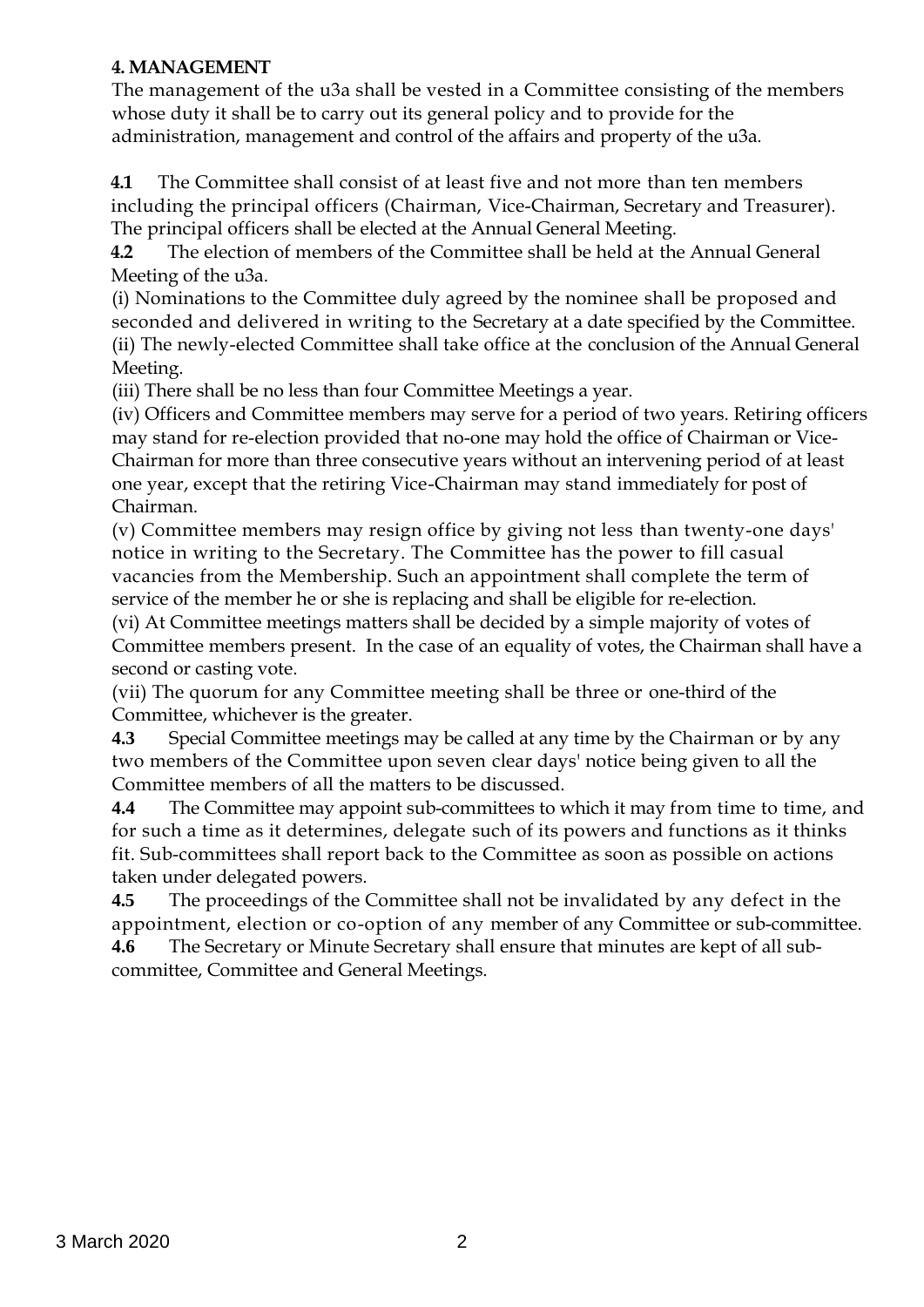#### **5. ANNUAL AND SPECIAL GENERAL MEETINGS**

**5.1** The Annual General Meeting shall be held once in each year and not later than 15 months after the preceding Annual General Meeting. At least 21 days' notice shall be given in writing to all members. A quorum shall be 20% of the paid-up members. The business of the Annual General Meeting shall include:

(i) Receiving and approving the Annual Report.

(ii) Receiving and approving the examined accounts.

(iii) Electing a Chairman, Vice-Chairman, Secretary, Treasurer and the members of the Committee.

(iv) Appointing an examiner for the accounts.

(v) Considering proposals to alter the Constitution subject to the requirements of clause 9. (vi) Considering any other business which has been published in the Agenda.

**5.2** A Special General Meeting of the u3a may be convened at any time by a resolution of the Committee or upon a requisition signed by one-fifth or more of the members stating the object of the meeting. A meeting held on such a requisition shall be called by the Secretary of the u3a giving the other members 14 days' notice of such a meeting. There shall be a quorum when 20% of paid-up members are present.

**5.3** The Chairman of the u3a shall be the Chairman of any Committee or General Meeting at which he/she is present. In his/her absence, the Vice-Chairman shall chair the meeting. The Chairman of the meeting shall have a second or casting vote.

**5.4** Accidental omission to give notice to any member shall not invalidate the proceedings of any General Meeting.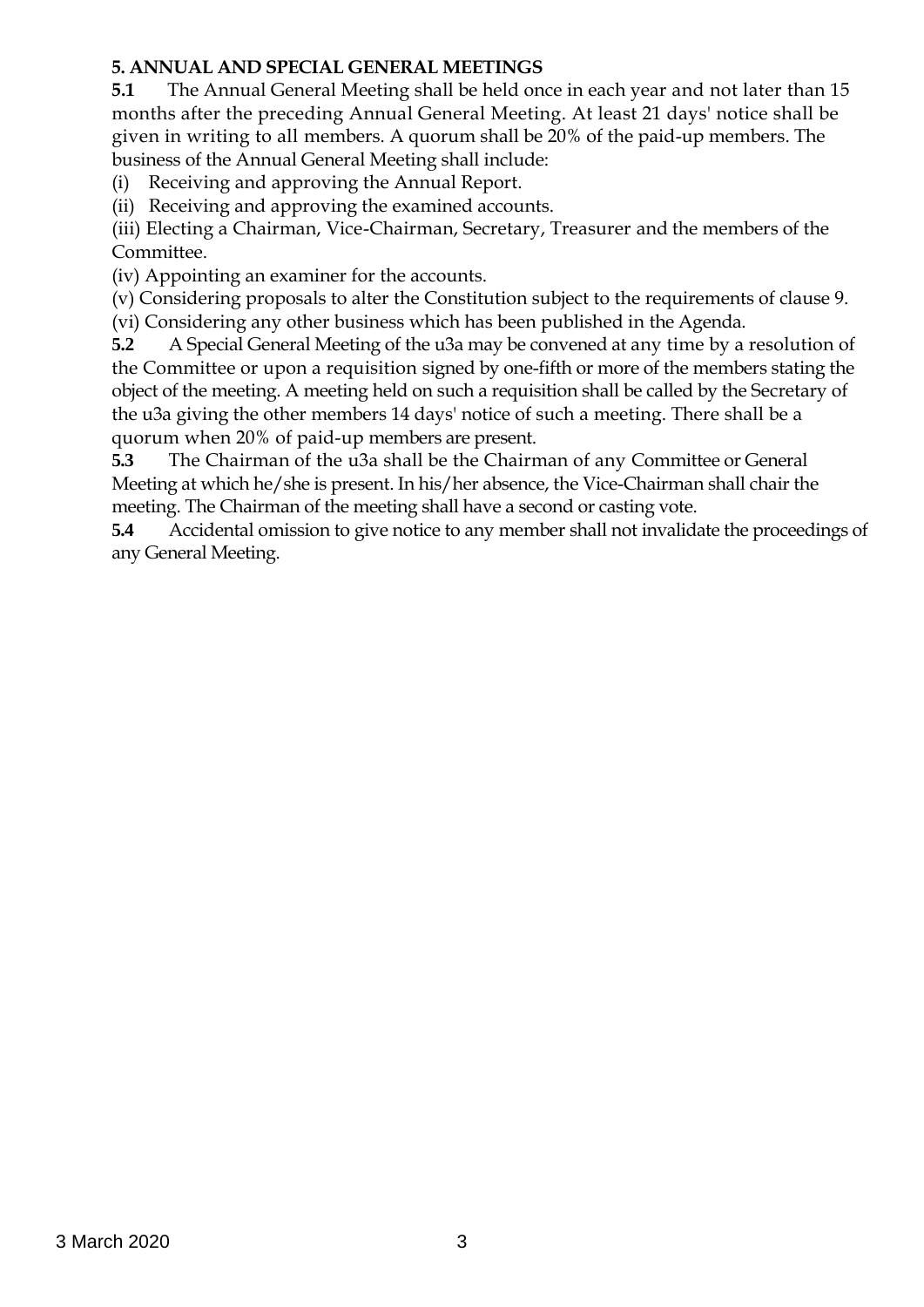### **6. FINANCE**

**6.1** All the income and property of the u3a shall be applied solely towards the Objects of the said u3a and none of it shall be paid or transferred in any way to its Committee members provided that nothing herein shall prevent the payment in good faith of reasonable and proper remuneration to any officer or servant of the said u3a and repayments of out-of-pocket expenses to members or Committee members incurred in the course of the work of the u3a. A bank account shall be opened in the name of the u3a and withdrawals shall be made on the signature of two principal officers.

**6.2** The u3a shall have the power to collect and accept donations and to raise money by bequest and otherwise. Any money raised and received may be retained by the u3a and be used at the discretion of the Committee. No form of permanent trading shall be undertaken in the raising of funds.

**6.3** The financial year of the Lindsey u3a shall end on 31 December in each year and not more than twelve weeks later the Annual General Meeting shall be convened for the purpose of receiving the Annual Report and examined accounts.

**6.4** The Committee may appoint employees either permanently or on a fixed-term contract, who are not members of the Committee as may from time to time be necessary for carrying out the work of the u3a and may fix their terms and conditions of employment. For purposes of employment law, the Committee shall be the employer.

**6.5** All proper costs, charges and expenses incidental to the management of the u3a may be defrayed from the funds of the u3a.

**6.6** The Treasurer shall keep accounts of all monies received and expended on behalf of the u3a and shall prepare and publish such accounts duly examined at the Annual General Meeting. All monetary transactions shall be made through properly authorised accounts in accordance with the directives of the Committee.

**6.7** No Committee member shall be chargeable or responsible for loss caused by anything or act done or omitted to be done by him/her or any agent employed by him/her or by any other Committee member, provided reasonable supervision be exercised over any such agent, or by reason of any mistake or omission made in good faith by any Committee member or by reason of any other matter or thing other than wilful and individual fraud or wrongdoing or wrongful omission on the part of the Committee member who is sought to be made liable.

# **7. PROPERTY**

Any property of the LINDSEY u3a shall be vested in the Trustees appointed for this purpose or where the appointment of Trustees is not appropriate, shall be deemed to be held jointly by all members of the Committee.

# **8. POWERS OF THE COMMITTEE**

All matters not provided for in this Constitution relating to the LINDSEY u3a and not involving an amendment to this Constitution shall be dealt with by the Committee.